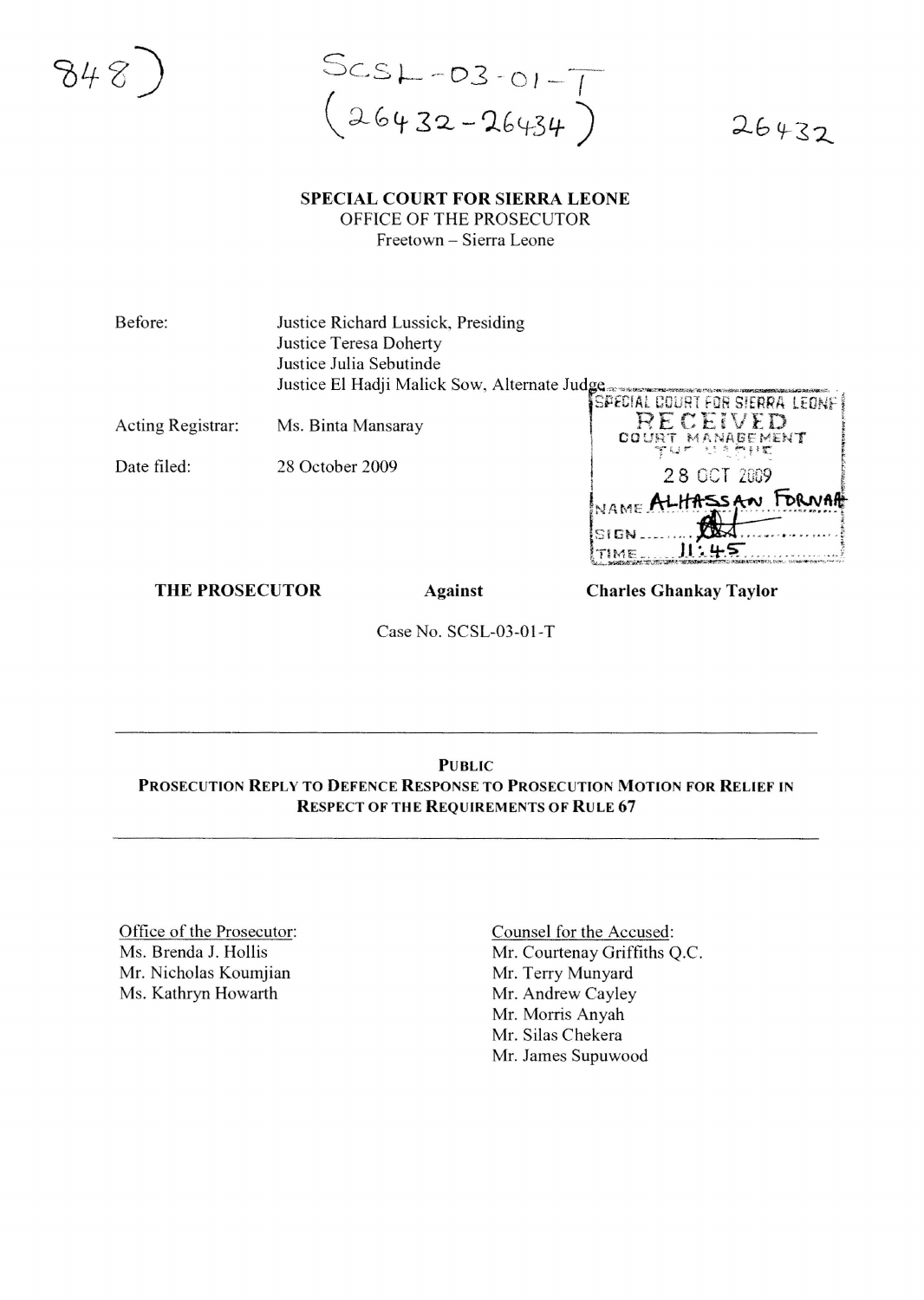#### I. INTRODUCTION

1. The Prosecution files this Reply to the "Public Defence Response to Prosecution Motion for Relief in Respect of the Requirements of Rule  $67$ ".

## II. REPLY

- 2. In its Response, the Defence explains that although during the course of the Accused's testimony, Lead Defence Counsel referred to the fact that the Accused was relying on an "alibi", $^2$  the Defence does not in fact rely on the Accused's location on the night of 8 May 2000 as an alibi defence.<sup>3</sup>
- 3. As a result of this concession by the Defence, the point is rendered moot. The Prosecution therefore requests the Trial Chamber's permission to withdraw the Motion.<sup>4</sup>
- 4. The Prosecution notes that in the witness summaries provided by the Defence to the Prosecution, no indication is given that any Defence witness will provide evidence about the Accused's whereabouts on the night of the  $8<sup>th</sup>$  May. Given that this is a material fact, the Defence is of course under an obligation to provide the Prosecution with timely notice of any evidence to be given regarding the same on a timely basis. It is not for the Prosecution to guess who will testify regarding this material fact but for the Defence to give the Defence timely notice of it.

## **III.** CONCLUSION

5. The Prosecution therefore requests the Trial Chamber's permission to withdraw the Motion as the matter has been rendered moot.

Filed in The Hague,

28 October 2009

For the Prosecution.

;1 /'. /f / Brenda  $\frac{4}{3}$ . Hollis

Principal Trial Attorney

 $\sqrt{2}$ 

*Prosecutor* v. *Taylor,* SCSL-03-01-T 2

<sup>&</sup>lt;sup>1</sup> Prosecutor v. Taylor, SCSL-03-01-T-847, "Public Defence Response to Prosecution Motion for Relief in Respect of the Requirements of Rule 67," 26 October 2009 ("Response").

Response, para 7.

 $3$  Response, esp. at paras 10 and 15.

<sup>4</sup> *Prosecutor* v. *Taylor.* SCSL-03-0 1-T-842, "Confidential Prosecution Motion for Relief in Respect ofthe Requirements of Rule 67," 1 October 2009.